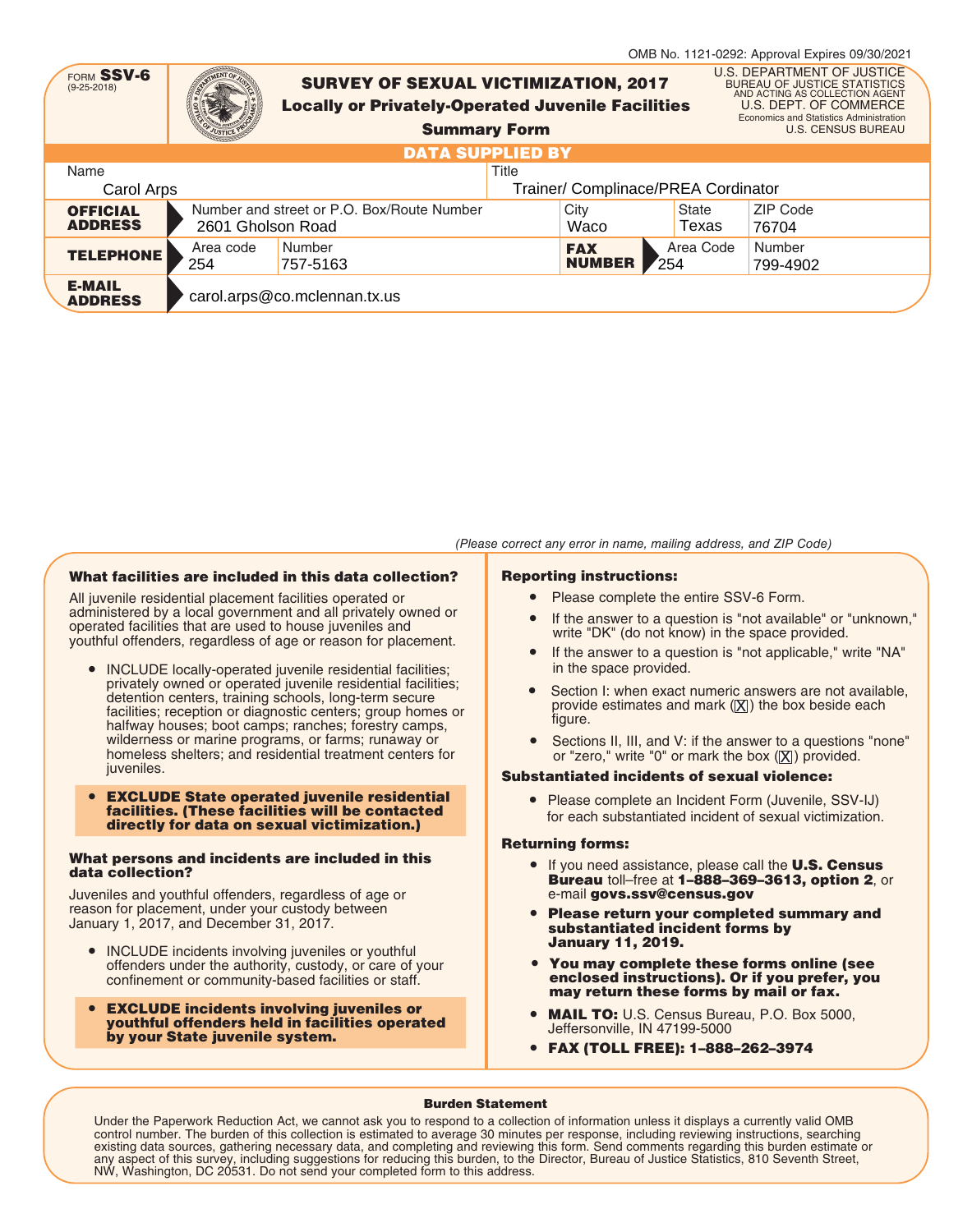# DEFINITIONS

# JUVENILES and YOUTHFUL OFFENDERS

• Any person under the custody or care of a juvenile residential facility owned or operated by a local government or private agency.

## FACILITIES

INCLUDE all juvenile residential placement facilities operated or administered by a local government and all privately owned or operated facilities that are used to house juveniles and youthful offenders charged with or court-adjudicated for:

● Any offense that is illegal for both adults and juveniles;

# **OR**

● An offense that is ILLEGAL in your State for juveniles, but not for adults (running away, truancy, incorrigibility, curfew violations, and liquor violations).

EXCLUDE all State-operated facilities and locally or privately-operated facilities used ONLY to house juveniles for:

● Non-criminal behavior (neglect, abuse, abandonment, or dependency);

**OR** 

● Being Persons in Need of Services (PINS) or Children in Need of Services (CHINS) who have assigned beds for reasons other than offenses.

# Section I – GENERAL INFORMATION

#### 1. Is this facility owned by a

01 **□ Private agency** 

- 02 Native American Tribal Government
- 03∟ State

04 **Z** County

- 05 Local or municipal government
- 06 Other *Specify*

#### 2. Is this facility operated by a

- 01 **□ Private agency**
- 02 Native American Tribal Government
- 03∟ State
- 04 County ✔
- 05∟ Local or municipal government
- 06 Other Specify

3. On December 31, 2017, how many persons held in this facility were a. Males  $\begin{array}{c} 17 \end{array}$  $\Box$   $\Box$ **b. Females** . . . . . . . . . . . . . . . . . . 2 c. TOTAL(Sum of Items 3a and 3b). 19 ● Count persons held in the facility regardless of age or reason for placement. Include persons who were temporarily away but had assigned beds on December 31, 2017. 4. On December 31, 2017, how many persons held in this facility were a. Age 17 or younger  $\boxed{\triangledown}$ b. Age 18 to 20 . . . . . . . . . . . . . . .  $\sqrt{2}$ ✔ c. Age 21 or older d. TOTAL (Sum of Items 4a through  $\sqrt{2}$ 4c should equal Item 3c) ● Count all persons held in the facility regardless of age or reason for placement. Include persons who were temporarily away but had assigned beds on December 31, 2017. 5. Between January 1, 2017, and December 31, 2017, how many persons were admitted to or discharged from this facility? a. TOTAL number admitted . . . . . 636 642**TERM** b. TOTAL number discharged ● Include all persons admitted to this facility by a formal legal document, by the authority of the courts, or by some other official agency. ● Include all persons discharged from this facility after a period of confinement including sentence completion, pretrial releases, transfers to adult jurisdictions or to other States, and deaths. ● Exclude admissions and discharges resulting from returns from escape, administrative transfers to other

juvenile facilities, or temporary release including work/school release, medical appointments, other treatment facilities, or court appearances.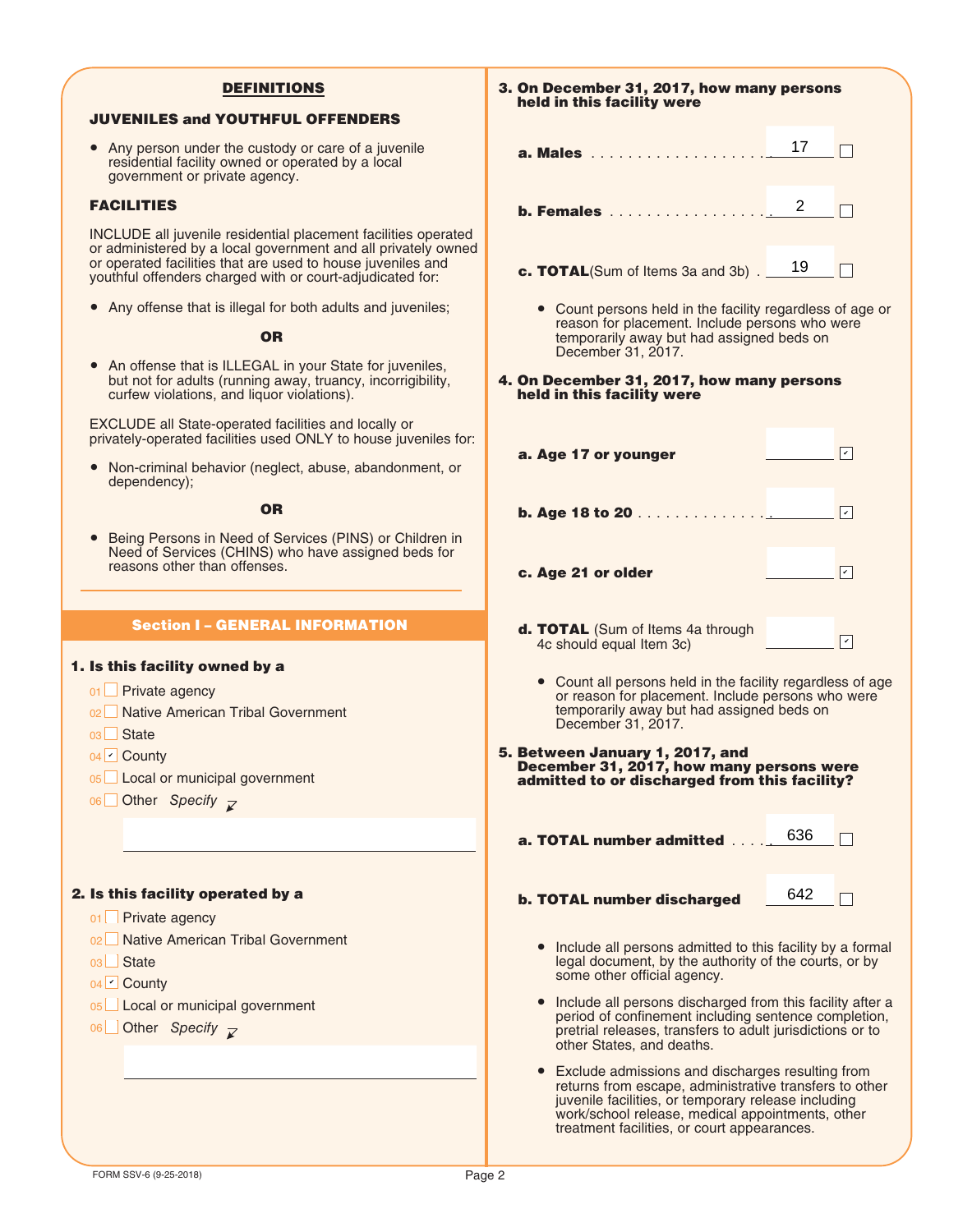# Section II – YOUTH-ON-YOUTH SEXUAL VICTIMIZATION

## DEFINITIONS

The survey utilizes the definition of "sexual abuse" as provided by 28 C.F.R. §115.6 in the National Standards to Prevent, Detect, and Respond to Prison Rape (under the Prison Rape Elimination Act of 2003). For purposes of SSV, sexual abuse is disaggregated into three categories of youth-on-youth sexual victimization. These categories are:

# NONCONSENSUAL SEXUAL ACTS

Sexual contact of any person without his or her consent, or of a person who is unable to consent or refuse;

## AND

• Contact between the penis and the vulva or the penis and the anus, including penetration, however slight;

## OR

Contact between the mouth and the penis, vulva, or anus;

#### **OR**

● Penetration of the anal or genital opening of another person, however slight, by a hand, finger, object, or other instrument.

# ABUSIVE SEXUAL CONTACT

Sexual contact of any person without his or her consent, or of a person who is unable to consent or refuse;

#### AND

- Intentional touching, either directly or through the clothing, of the genitalia, anus, groin, breast, inner thigh, or buttocks of any person.
- EXCLUDE incidents in which the contact was incidental to a physical altercation.

Repeated and unwelcome sexual advances, requests for sexual favors, or verbal comments, gestures, or actions of a derogatory or offensive sexual nature by one youth directed toward another.

6. Does your facility record allegations of youth-on-youth NONCONSENSUAL SEXUAL ACTS?

#### 01  $\vee$  Yes  $\rightarrow$  a. Do you record all reported occurrences, or only substantiated ones?

- 01 <mark>ビ</mark> All
- 02 Substantiated only

#### b. Do you record attempted NONCONSENSUAL SEXUAL ACTS or only completed ones?

- o<sub>1</sub> Doth attempted and completed
- $_{02}$   $\Box$  Completed only

 $\frac{1}{2}$  No  $\rightarrow$  Please provide the definition used by your facility for youth-on-youth NONCONSENSUAL SEXUAL ACTS in the space below. Use that definition to complete Items 7 and 8.

7. Between January 1, 2017 and December 31, 2017, how many allegations of youth-on-youth NONCONSENSUAL SEXUAL ACTS were reported?

Number reported . . . . . . . <u>Under</u>

 $\Box$  None

- If an allegation involved multiple victimizations, count only once.
- Exclude any allegations that were reported as consensual.
- EXOLODE incluents in which the contact was incluented **8. Of the allegations reported in Item 7, how many**<br>to a physical altercation. **were**  $-$  (Please contact the agency or office responsible for investigating allegations of sexual victimization in order **SEXUAL HARASSMENT** SEXUAL **HARASSMENT** to fully complete this form.)

a. Substantiated . . . . . . . . . <mark>의 None</mark>

• The event was investigated and determined to have occurred, based on a preponderance of the evidence (28 C.F.R. §115.72).

b. Unsubstantiated . . . . . . . None ✔

● The investigation concluded that evidence was insufficient to determine whether or not the event occurred.

c. Unfounded . . . . . . . . . . .

● The investigation determined that the event did NOT occur.

None ✔

d. Investigation ongoing . . ... <mark>의 None</mark>

- Evidence is still being gathered, processed or evaluated, and a final determination has not yet been made.
- e. TOTAL (Sum of Items 8a through 8d) . . . . . . . . . . None ✔

● The total should equal the number reported in Item 7.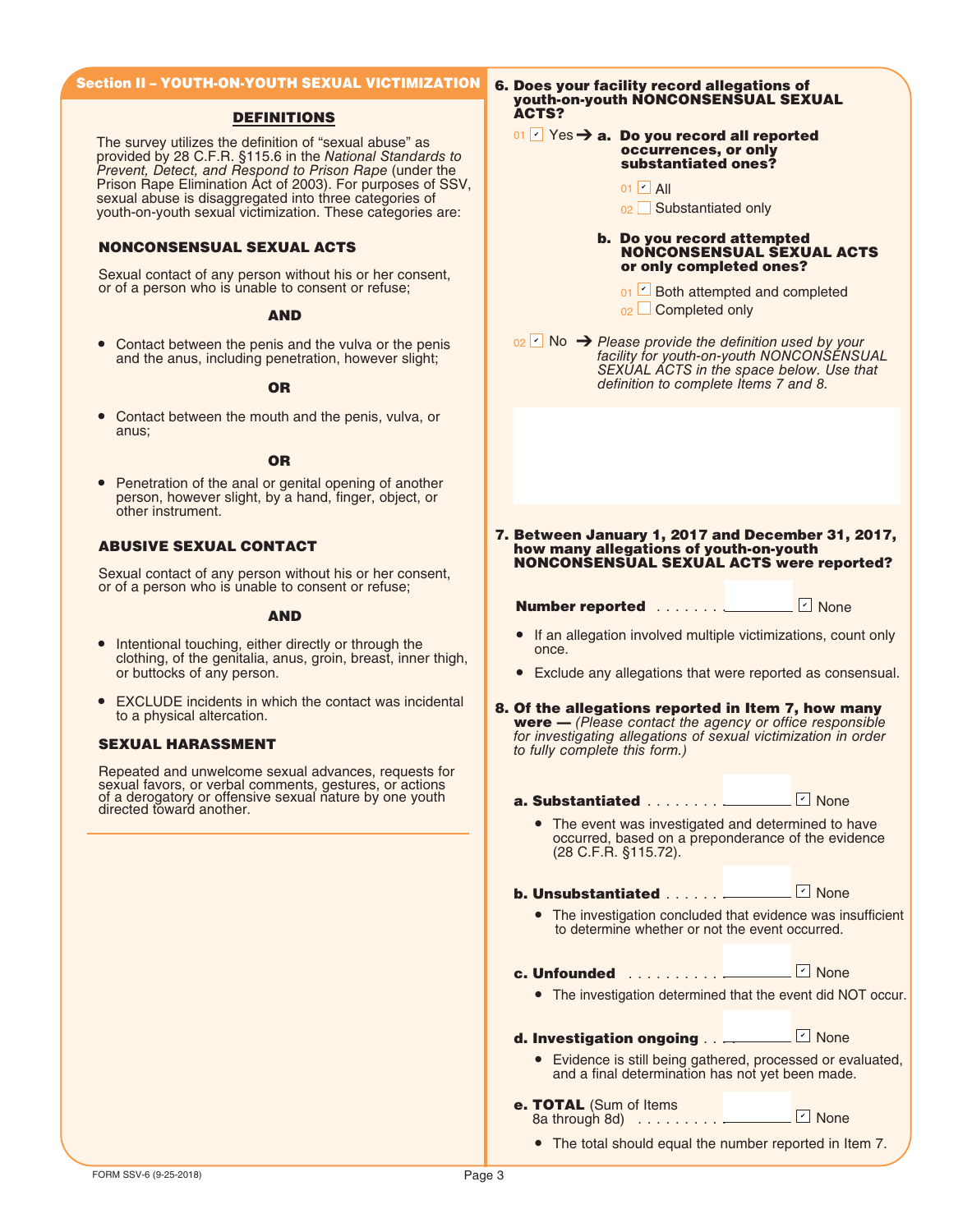| 9. Does your facility record allegations of<br>youth-on-youth ABUSIVE SEXUAL CONTACT?<br>(See definitions on page 3.)                                                                                                   | 12. Does your facility record allegations of<br>youth-on-youth SEXUAL HARASSMENT?<br>(See definitions on page 3.)                                                                                                |
|-------------------------------------------------------------------------------------------------------------------------------------------------------------------------------------------------------------------------|------------------------------------------------------------------------------------------------------------------------------------------------------------------------------------------------------------------|
| $_{01}$ $\vee$ Yes $\rightarrow$ Can these be counted separately<br>from allegations of<br><b>NONCONSENSUAL SEXUAL ACTS?</b>                                                                                            | $_{01}$ $\triangleright$ Yes $\rightarrow$ Do you record all reported<br>allegations or only substantiated<br>ones?                                                                                              |
| $01$ $\sqrt{ }$ Yes                                                                                                                                                                                                     | $01$ $\sim$ All                                                                                                                                                                                                  |
| $02 \Box$ No $\rightarrow$ Skip to Item 12.                                                                                                                                                                             | 02 Substantiated only                                                                                                                                                                                            |
| $_{02}$ No $\rightarrow$ Please provide an explanation in the space<br>below and then skip to Item 12.                                                                                                                  | $_{02}$ No $\rightarrow$ Please provide an explanation in the space<br>below and then skip to Section III.                                                                                                       |
|                                                                                                                                                                                                                         |                                                                                                                                                                                                                  |
|                                                                                                                                                                                                                         |                                                                                                                                                                                                                  |
| 10. Between January 1, 2017, and<br>December 31, 2017, how many allegations of<br>youth-on-youth ABUSIVE SEXUAL CONTACT<br>were reported?                                                                               | 13. Between January 1, 2017, and<br>December 31, 2017, how many allegations of<br>youth-on-youth SEXUAL HARASSMENT were<br>reported?                                                                             |
| Number reported <u>_______</u> D None                                                                                                                                                                                   |                                                                                                                                                                                                                  |
| • If an allegation involved multiple victimizations, count<br>only once.                                                                                                                                                | • If an allegation involved multiple victims or youth<br>perpetrators, count only once.                                                                                                                          |
| • Exclude any allegations that were reported as consensual.                                                                                                                                                             | • Exclude any allegations that were reported as consensual.                                                                                                                                                      |
| 11. Of the allegations reported in Item 10, how<br><b>many were</b> (Please contact the agency or office<br>responsible for investigating allegations of sexual<br>victimization in order to fully complete this form.) | 14. Of the allegations reported in Item 13, how<br>many were (Please contact the agency or office<br>responsible for investigating allegations of sexual<br>victimization in order to fully complete this form.) |
| $\boxed{\phantom{1}}$ None<br>a. Substantiated 2000                                                                                                                                                                     | None                                                                                                                                                                                                             |
|                                                                                                                                                                                                                         |                                                                                                                                                                                                                  |
|                                                                                                                                                                                                                         |                                                                                                                                                                                                                  |
| d. Investigation ongoing _________ 7 None                                                                                                                                                                               | d. Investigation ongoing When I None                                                                                                                                                                             |
| e. TOTAL (Sum of Items                                                                                                                                                                                                  | e. TOTAL (Sum of Items<br>14a through 14d) $\ldots \ldots \ldots \ldots$ Mone                                                                                                                                    |
| The total should equal the number reported in Item 10.<br>$\bullet$                                                                                                                                                     | • The total should equal the number reported in Item 13.                                                                                                                                                         |
|                                                                                                                                                                                                                         |                                                                                                                                                                                                                  |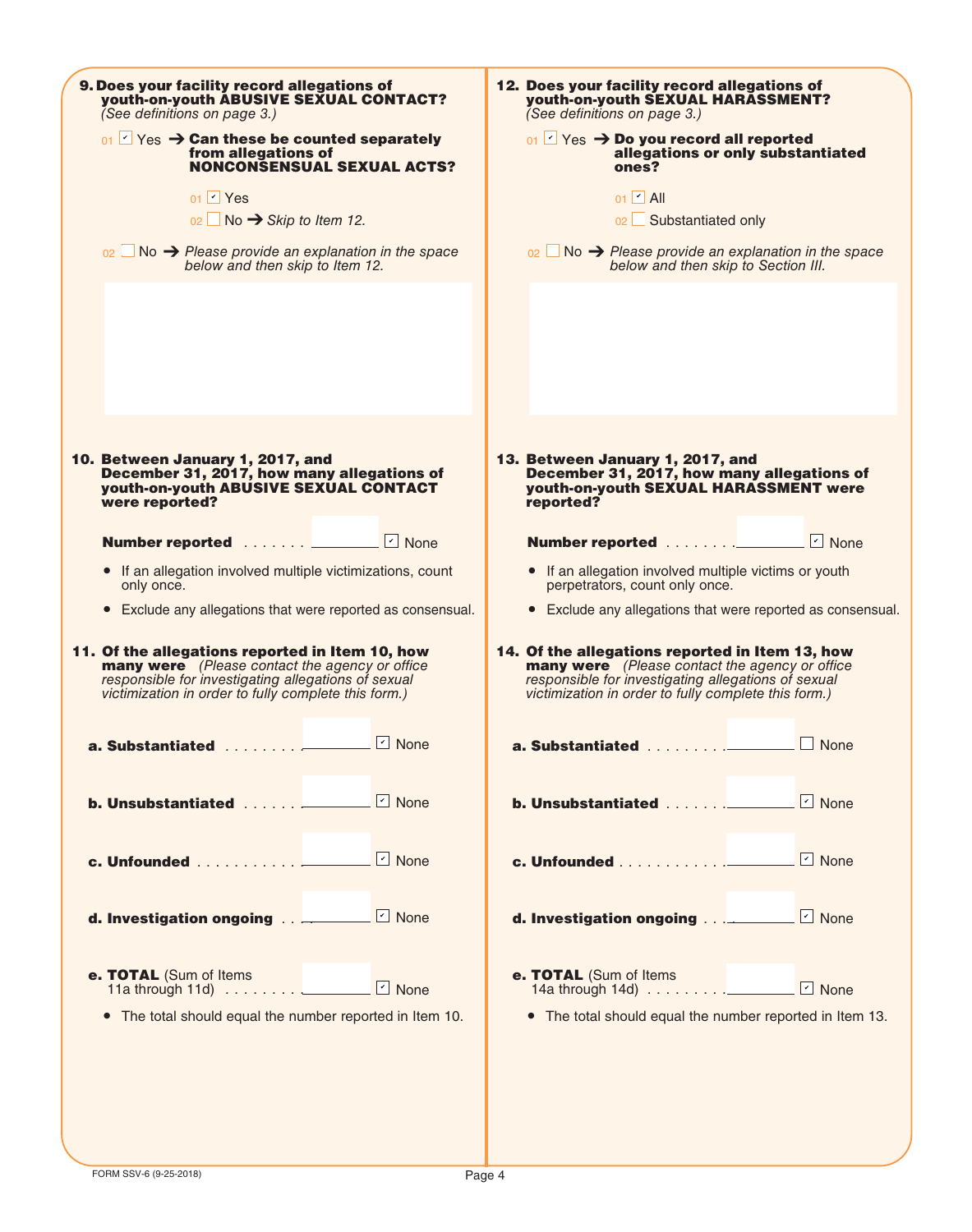# Section III – STAFF-ON-YOUTH SEXUAL ABUSE

## DEFINITIONS

The survey utilizes the definition of "sexual abuse" by a staff member, contractor or volunteer as provided by 28 C.F.R. §115.6 in the National Standards to Prevent, Detect, and Respond to Prison Rape (under the Prison Rape Elimination Act of 2003). For purposes of SSV, sexual abuse is disaggregated into two categories of staff-on-youth sexual abuse. These categories are:

# STAFF SEXUAL MISCONDUCT

Any behavior or act of a sexual nature directed toward a youth by an employee, volunteer, contractor, official visitor or other agency representative (exclude family, friends or other visitors).

Sexual relationships of a romantic nature between staff and youths are included in this definition. Consensual or nonconsensual sexual acts include

● Intentional touching, either directly or through the clothing, of the genitalia, anus, groin, breast, inner thigh, or buttocks that is unrelated to official duties or with the intent to abuse, arouse, or gratify sexual desire;

#### OR

● Completed, attempted, threatened, or requested sexual acts;

#### OR

● Occurrences of indecent exposure, invasion of privacy, or staff voyeurism for reasons unrelated to official duties or for sexual gratification.

# STAFF SEXUAL HARASSMENT

Repeated verbal comments or gestures of a sexual nature to a youth by an employee, volunteer, contractor, official visitor, or other agency representative (exclude family, friends, or other visitors). Include–

● Demeaning references to gender; or sexually suggestive or derogatory comments about body or clothing;

#### OR

● Repeated profane or obscene language or gestures.

| 15. Does your facility record allegations of STAFF<br><b>SEXUAL MISCONDUCT?</b>                                                                                                                                         |                                    |  |  |  |  |  |  |
|-------------------------------------------------------------------------------------------------------------------------------------------------------------------------------------------------------------------------|------------------------------------|--|--|--|--|--|--|
| $_{01}$ $\Box$ Yes $\rightarrow$ Do you record all reported<br>ones?                                                                                                                                                    | occurrences, or only substantiated |  |  |  |  |  |  |
| $01$ $\vee$ All<br>02 Substantiated only                                                                                                                                                                                |                                    |  |  |  |  |  |  |
| $_{02}$ No $\rightarrow$ Please provide an explanation in the space<br>below and then skip to Item 18.                                                                                                                  |                                    |  |  |  |  |  |  |
|                                                                                                                                                                                                                         |                                    |  |  |  |  |  |  |
|                                                                                                                                                                                                                         |                                    |  |  |  |  |  |  |
|                                                                                                                                                                                                                         |                                    |  |  |  |  |  |  |
|                                                                                                                                                                                                                         |                                    |  |  |  |  |  |  |
| 16. Between January 1, 2017, and                                                                                                                                                                                        |                                    |  |  |  |  |  |  |
| December 31, 2017, how many allegations of<br><b>STAFF SEXUAL MISCONDUCT were reported?</b>                                                                                                                             |                                    |  |  |  |  |  |  |
| <b>Number reported</b>                                                                                                                                                                                                  | $\lvert \cdot \rvert$ None         |  |  |  |  |  |  |
| If an allegation involved multiple victimizations, count only<br>once.                                                                                                                                                  |                                    |  |  |  |  |  |  |
| 17. Of the allegations reported in Item 16, how<br><b>many were</b> (Please contact the agency or office<br>responsible for investigating allegations of sexual<br>victimization in order to fully complete this form.) |                                    |  |  |  |  |  |  |
| a. Substantiated                                                                                                                                                                                                        | None                               |  |  |  |  |  |  |
| b. Unsubstantiated <u>_________</u> D None                                                                                                                                                                              |                                    |  |  |  |  |  |  |
|                                                                                                                                                                                                                         |                                    |  |  |  |  |  |  |
| d. Investigation ongoing ________ None                                                                                                                                                                                  |                                    |  |  |  |  |  |  |
| e. TOTAL (Sum of Items                                                                                                                                                                                                  |                                    |  |  |  |  |  |  |
| • The total should equal the number reported in Item 16.                                                                                                                                                                |                                    |  |  |  |  |  |  |